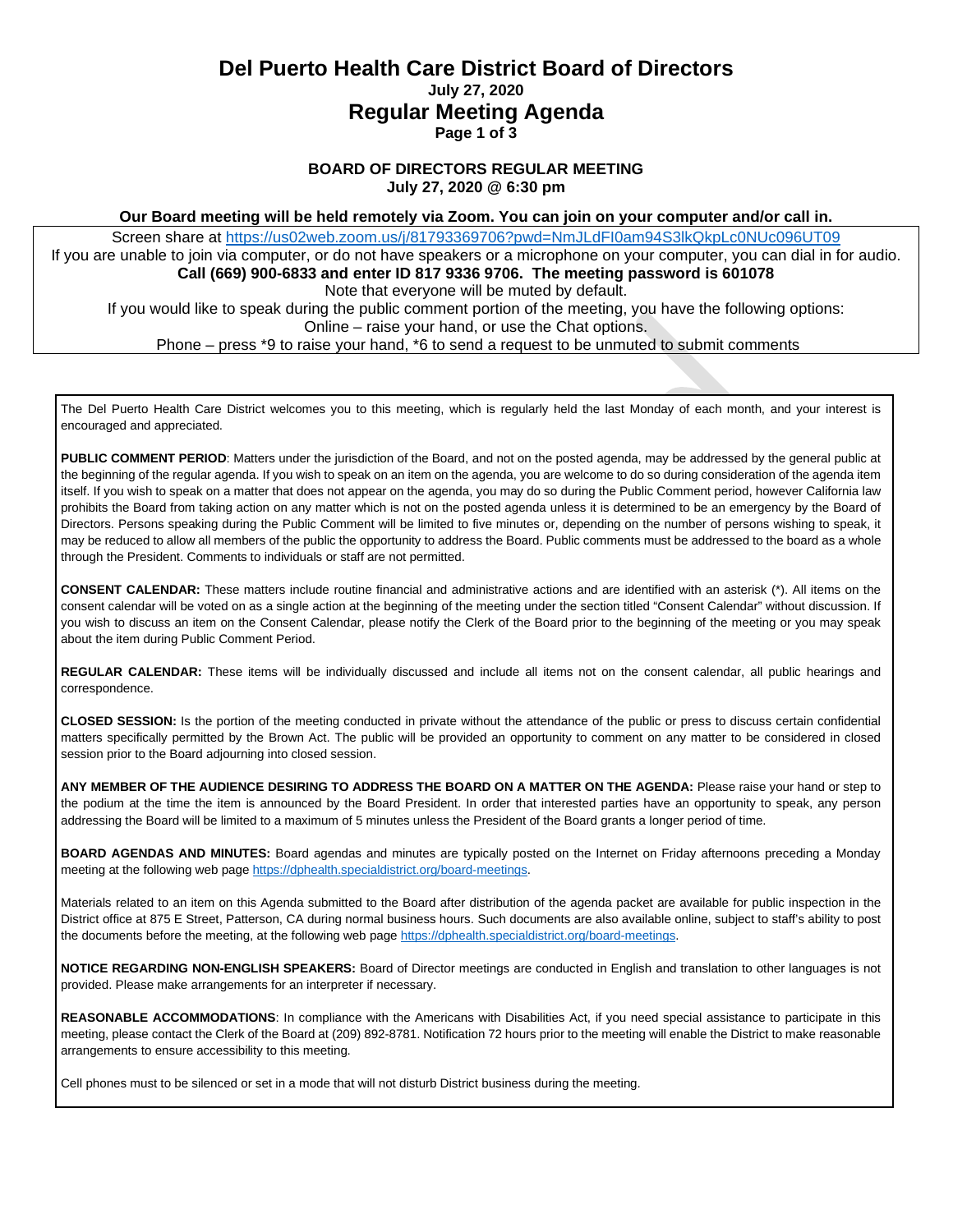## **Del Puerto Health Care District Board of Directors July 27, 2020 Regular Meeting Agenda Page 2 of 3**

- 1. **Call to Order**
- 2. **Pledge of Allegiance**
- 3. **Board of Directors Roll Call**

#### 4. **Reading of the Mission Statement**

*"The District's primary mission is to provide the highest quality health care services through Patterson District Ambulance and Del Puerto Health Center, while continuing to expand healthcare availability to the citizens of the Del Puerto Health Care District."*

- 5. **Public Comment Period** *[Members of the public may address the Board on any issues on the Consent Calendar and items not listed on the agenda that are within the purview of the District. Commends on matters that are list on the agenda may be made at the time the Board is considering each item. Each speaker is allowed a maximum of five minutes. Board members may not comment or acting on items not on the agenda.]*
- 6. **Declarations of Conflict** *[Board members disclose any conflicts of interest with agenda items]*

### 7. **Approval of Agenda Action**

*[\*Directors may request any consent calendar item be moved to regular calendar or change the order of the agenda items.]*

#### 8. **Consent Calendar\*** [*Routine committee reports, minutes, and non-controversial items]* **Action**

- A. \*Approve Board Meeting Minutes for June 29, 2020
- B. \*Approve 2020 Conflict of Interest Biennial Notice with no amendments
- C. \*Approve Emergency Finance Committee Meeting Minutes for June 17, 2020
- D. \*Approve Finance Committee Meeting Minutes for June 24, 2020
- E. \*Approve Tentative Month End Financials for June 2020
- F. \*Approve Monthly Warrants for June 2020

### 9. **Regular Calendar**

- A. *\*Any Consent calendar items moved to regular calendar* **Action**
- B. Review of 2020 Advertising Campaign Information Information Information

## 10. **Reports**

| А. | <b>Employee Anniversaries &amp; New Hires</b>          | July                    | Years |
|----|--------------------------------------------------------|-------------------------|-------|
|    | Ambulance:                                             | Aaron Drymon            |       |
|    |                                                        | <b>Brian Hannameyer</b> | 5     |
|    |                                                        | Eddie Thompson          | 17    |
|    | Health Center:                                         | None                    |       |
|    | Administration                                         | <b>None</b>             |       |
| В. | District Wide Community Assessment - Director Stokman  |                         |       |
| C. | West Side Health Care Task Force - Director Mac Master |                         |       |

- D. Ambulance Director, Paul Willette
- E. Health Center Manager, Suzie Benitez
- F. Administration Administrative Director/CEO, Karin Hennings

### 11. **Director Correspondence, Comments, Future Agenda Items Information**

### 12. **Upcoming Regular Board and Standing Committee Meeting Dates**

| Finance – Wednesday, August 19, 2020    | Board – Monday, August 24, 2020    |
|-----------------------------------------|------------------------------------|
| Finance – Wednesday, September 23, 2020 | Board - Monday, September 28, 2020 |
| Finance - Wednesday, October 21, 2020   | Board – Monday, October 26, 2020   |